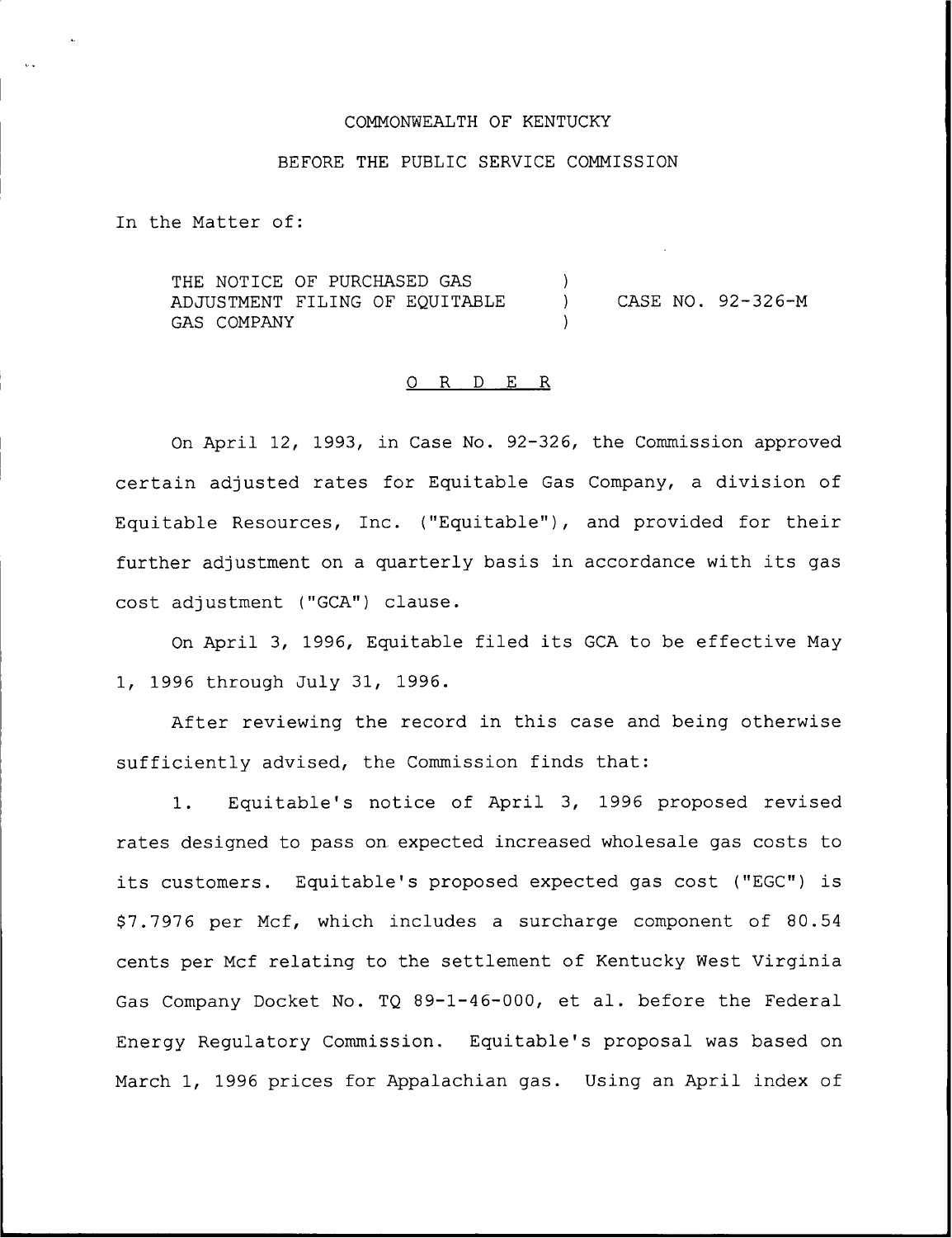\$3.06 per Dth for Appalachian gas, as opposed to the \$4.56 per Dth used by Equitable, produces an EGC of \$5.9147.

2. Equitable's notice of April 3, 1996 set out a current quarter actual adjustment ("AA") of 55.79 cents per Mcf to collect under-recovered gas cost from November and December 1995 and January 1996. Equitable's total AA of 30.43 cents per Mcf reflects the current under-recovery as well as over- and under-recoveries from previous quarters.

3. Equitable's notice set out a current quarter balancing adjustment ("BA") of (1.38) cents per Mcf. Equitable's total BA is 2.51 cents per Mcf.

4. These adjustments produce a revised gas cost recovery ("GCR") rate of \$6.2441 per Mcf, \$2.3530 per Mcf more than its prior GCR rate.

5. The rate adjustment in the Appendix to this Order is fair, just, and reasonable, in the public interest, and should be effective for final meter readings on and after May 1, 1996.

IT IS THEREFORE ORDERED that:

 $\mathcal{L}$ 

1. The rates proposed by Equitable are hereby denied.

2. The rates in the Appendix to this Order are fair, just, and reasonable and are effective for final meter readings on and after May 1, 1996.

 $-2-$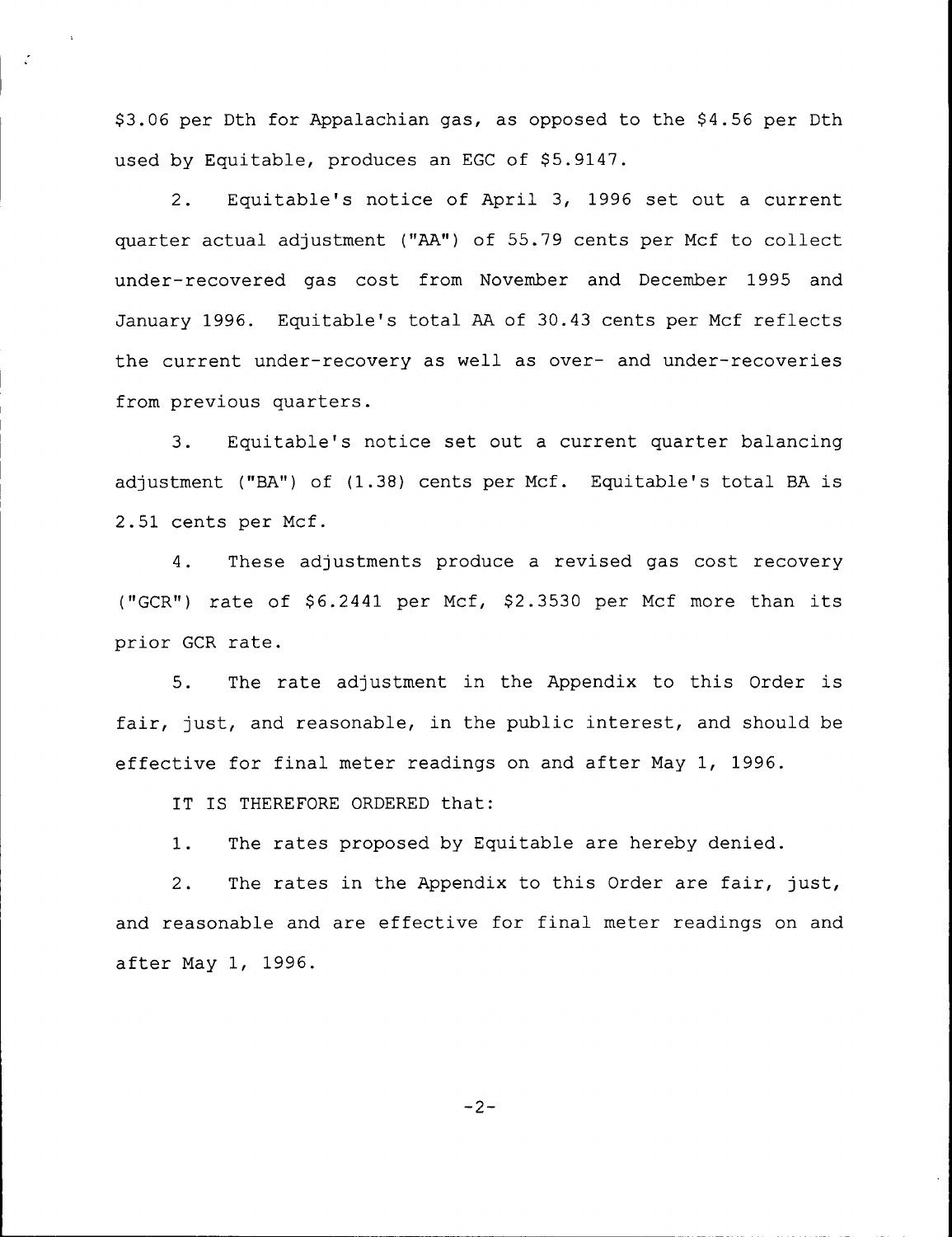3. Within <sup>30</sup> days of the date of this Order, Equitable shall file with this Commission its revised tariffs setting out the rates authorized herein.

Done at Frankfort, Kentucky, this 1st day of Nay, 1996.

PUBLIC SERVICE COMMISSION

Chafrman K Breatlett

Commissioner

ATTEST:

Executive